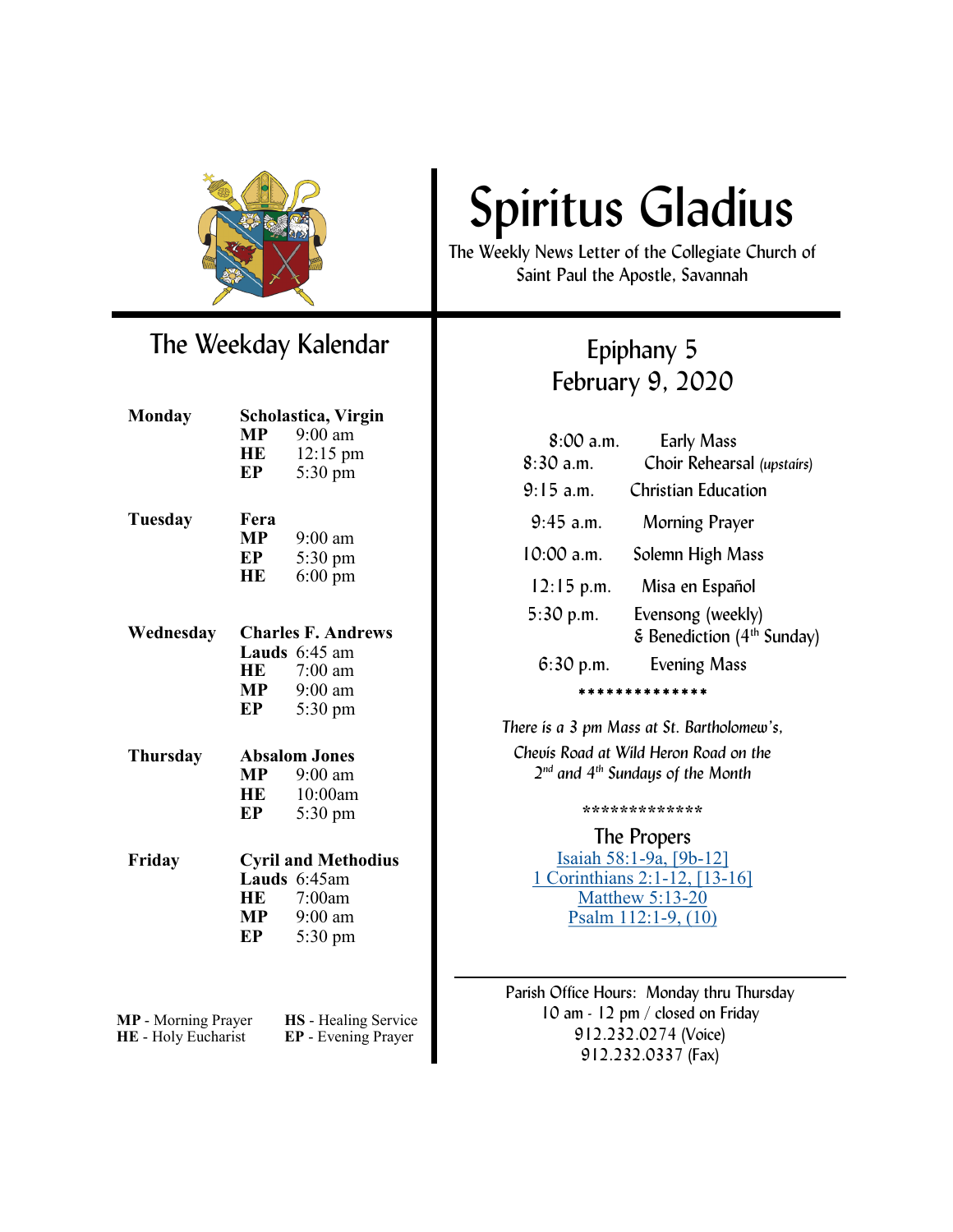## REFLECTIONS

Dear Sisters and Brothers in Christ:

St. Paul's has persevered in concrete ways the challenge of offering worship, mission and a pastoral presence in the present time. Both the Evening Mass and the Misa en Espanol have exposed the Parish to new streams of Christian ministry and vision. The cultivation of a more diverse parish through the incorporation of the resulting communities of worship has resulted not only in an overall increase in the participation at worship, but a growing commitment to the work of evangelism which is always at the heart of Christian witness. With the help of the Diocese we have met the challenge of supporting the ministry of an intentional community of young adults in the house at 214 East 34<sup>th</sup> Street. An abode we purchased with money from the Estate of Harriett and David Purvis. This work has provided College and Seminary graduates with the opportunity to serve the Church's mission of evangelism. Known as Columba House it recruits young adults interested in living in community and receiving training in relational evangelism. The Louise H. Shipps Gallery of Art and the Sacred is still a resource available to artists, drawing people into the mix of witness which the Holy Spirit continues to call us into. Our flagship outreach ministry, Thomas Park Food Pantry continues to introduce us to more people in the local community and raised our awareness of their joys, challenges and sorrows. Our place in and support of the Music Community is substantial and ongoing . We not only are the home of a growing choral program with five youth scholars, but we are the home and venue of choice for the Goliard's , as well as several other recitals and concerts. After providing worship space for many years to the Copt Orthodox Church of St. Abanoub, we have seen them purchase their own property. We continue to provide space for the Girl Scout Area leadership, and the Deep Center for its creative writing, art and youth leadership projects. These additions and changes challenge how we do the business of Church but we always need to be thinking about how we can use the gifts God gives us and how to get more of the parish to participate in the important task of walking the way of our Lord in the faith and practice of the Church. Strong Parishes that can weather the storms of human life pursue the gift of disciplined learning and service to others.

It has been more than Fifteen years since we kicked off our last Capital Campaign in celebration of the 100th year of our current building's construction. Who would have ever thought when we started that we would exceed our goal by more than \$130,000 and raise more than \$454,000. As we discovered in working on this great treasure given us by previous generations, it always costs more that we estimated to ensure that the facilities which are ours to use for the ministry of this Parish are kept in good shape. Because there is no such thing as deferred maintenance, only increased cost of repair we still have a few projects which need to be addressed, including a comprehensive energy program. Several pieces of which have been implemented, including a 27 kw Solar Array and new insulated roofing for the Parish House. This will require us to raise more money for the Heating and Air Conditioning in the coming years.

Finally, there is much that we can be proud of – as Episcopalians we belong to a Church that would rather tackle difficult and discomforting issues, rather than sweep them under the rug. This year's stewardship drive and the fact that a number of people continue to choose to make St. Paul's their home has shown me that while not all of us agree about the particulars or the solution to the crosscurrents that toss our Episcopal boat, ours is a parish that seeks deep understanding and transforming generosity. Our Bishop has worked hard to create a diocese where all can pursue and use their strengths. This may even be our special witness as Episcopalians. I believe that over time in concert with our Bishop- elect, Canon Frank Logue we will identify and learn how to best convey those strengths which include intellectual humility and spiritual openness. In the can do attitude which I have come to expect from this Parish let us continue work together with our Bishop in all things to encourage a healthy and loving perspective while attempting to embrace a radical commitment to our Master's will - knowing full well that Jesus loves us even when we fail to get it right. Remember Christ Reigns! WWIII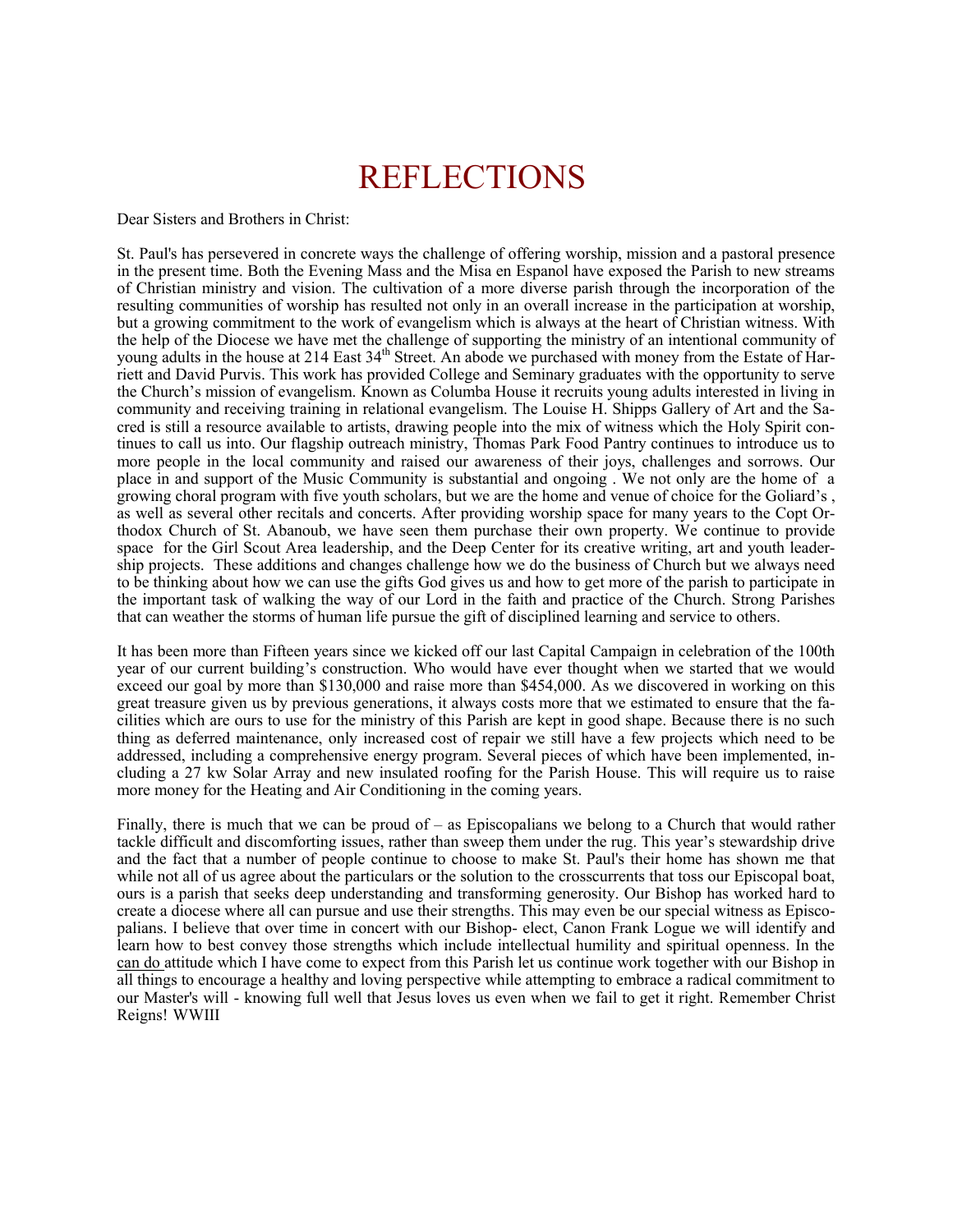# Parish News and Events

#### **Hymns & Anthems: Hymns:**

539, 488, Doxology, 490, 477

#### **Anthems and Instrumental**

Anthem: *God Be in My Head*  Text: 1514 *Book of Hours* Composer: Walford Davies (1869-1941) Communion Cello Solo: Josef Lizr, Choral Scholar

#### **Coffee Hour Hosts**

**T**he sign-up for Coffee Hour Hosts for **February and March** is now available on Sign-up Genius (*Copy and paste this link to sign up):*

**https://tinyurl.com/w2e2qxa**

Thank you for your support of this important ministry.

#### **Episcopal Church Women's Meeting**

The Episcopal Church Women's (ECW) meeting, will be held at St. Paul's this Saturday, February 8th at 10:00am, in the parish hall. All women of the parish are invited to attend.

#### **Chair Yoga**

Heather Downs leads a chair yoga group in the Parish Hall every Monday at 10:30 am. If you are interested, just bring your mat and show up! For further questions, please contact Heather at 912-507-4218

#### **Volunteer Opportunity: St. Paul's Food Pantry**

For over 30 years, St. Paul's has been distributing food for those in need. If you would like to help with the distribution, be at the Food Pantry building at 7am  $(2^{nd}$  and 4<sup>th</sup> Tuesday); the time commitment is from 7am-8:30am. The Food Pantry is located behind the parish house at the corner of 34<sup>th</sup> and Lincoln. For more information, please contact Kris Lee at 912-704-3332 or Heather Downs at 912-507-4218.

#### **Wonderful Wednesdays This Week**

On Wednesday, you are invited to join fellow parishioners for a meal and a discussion of the book *Walk in Love* at 6pm, in the Parish Hall.

#### **Bring Your Palms**

If you have saved your palm branches from last years Palm Sunday Mass, please bring them to church and place them in the basket in the Narthex. Palms will be burned (and the Alleluia will be buried) following the 10am mass on Sunday, February 23rd.

#### **Shrove Tuesday**

Join your fellow parishioners as we celebrate Shrove Tuesday mass and dinner, hosted by the Men's Club, on February  $25<sup>th</sup>$  at 6:00 p.m. Parishioner Dan Porter, chef extraordinaire, will prepare a delicious Cajun chicken meal. What does Shrove mean? The word *shrove* is a form of the English word *shrive*, which means to obtain [absolution](https://en.wikipedia.org/wiki/Absolution) for one's [sins](https://en.wikipedia.org/wiki/Sin) by way of [Confession a](https://en.wikipedia.org/wiki/Confession_(religion))nd doing [penance.](https://en.wikipedia.org/wiki/Penance) Thus Shrove Tuesday was named after the custom of Christians to be "shriven" before the start of Lent.

#### **Ash Wednesday Masses**

Mass and ash distribution will be held on Wednesday, February 26th, at 7am, 12:15pm and 6pm.

#### **Stations of the Cross**

Join your fellow parishioners as we pray the Stations of the Cross, every Friday during Lent at 6:00pm in the church.

#### **Quiet Day of Reflection**

All parishioners are invited to attend a day of reflection on Saturday, March 7, from 8:30 am-1:00pm. Our presenter this year will be the Rev. Lauren Flowers Byrd.